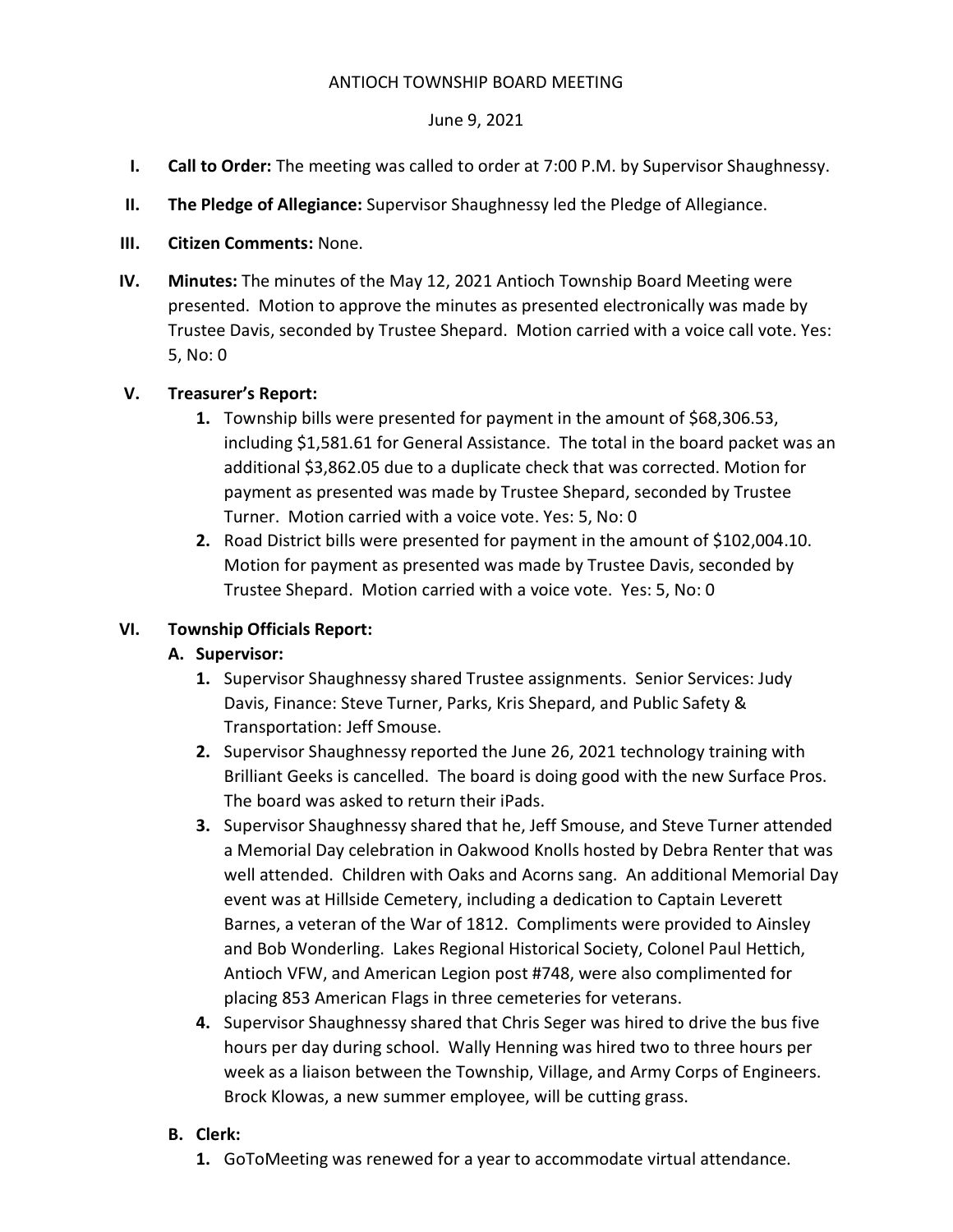- C. Assessor: No Update.
- D. Highway Commissioner: No Update.

#### E. Trustee Reports:

- 1. Senior Services, Trustee Davis:
	- a. 75 seniors attended June 6, 2021 Murder in the Home Stretch at Anastasia's.
	- b. June 7, 2021 Movie Monday was About Schmidt with 30-35 attendees, and approximately 20 attended lunch for \$10 at Oliverii North after. The July movie, Waking Ned Devine, is changing. The parks crew will valet park in the future. Trustee Shepard spoke with the Chief of Police to extend parking durations and allow parking at local businesses during Movie Monday.
	- c. June 17, 2021 is BADDA BOOM, BADDA BINGO at the Township.

# 2. Finance, Trustee Turner:

- a. Chris Hansen from Kluber Architects will present on the Living Center at the next board meeting. The Township will work with Speer Financial if going out for bonds. Conversations will move into executive sessions with the Village Board to ensure the information is shared in the correct way.
- **b.** The ComEd grant decision should be received in June or July.
- 3. Parks, Trustee Shepard:
	- a. A meeting occurred with baseball; they are happy with the work on the fields. Concessions were reopened with Piggly Wiggly and grab and go. The building at Osmond now provides baseball access while protecting the Township assets. The security camera license plate reader is now working.
	- b. There will be RFPs for 18 concrete pads for tee boxes and a storage barn.
	- c. The North and West ponds are being cleaned of silt by Greg Neeroth. Greenline Synergy planting might be delayed to provide equipment access. A wetlands delineation was filed. Supervisor Shaughnessy met with Jim Keim and, per the Village, the woodchip trail is an old road being maintained.
	- d. There is a Park Co-Op rather than park district to avoid tax increases. Trustee Shepard and Mark Haufe from the Township and Mark Sural and Petrina Burman from the Village will work through reactivating the Park Co-Op IGA.
	- e. Thelen Park designs were addressed. Trustee Smouse provided local resident feedback; they don't want an off-road vehicle park. Residents are excited and like the idea of trails, but requested the wetlands and rookery remain.
	- f. A discussion ensued about purchasing versus renting a Bobcat. Atlas Bobcat quoted \$55,965.00 or \$1,024.63 for 60 months with government contract pricing for a T66 T4 Bobcat Compact Track Loader. Highway C Service quoted \$75,582.00 for a comparable T66 T4 Compact Track Loader. Renting from Burress would be \$4,155 per month for a skid steer, attachments and fees. A rock hound attachment and fees is an additional \$666.00 per week. Borrowing from District 34, the High School, or Village isn't an option. Trustee Turner questioned waiting for the Park Co-Op to be reactivated if it would be timely. Trustee Smouse recommended looking for used equipment at State and County auctions. Supervisor Shaughnessy has been watching